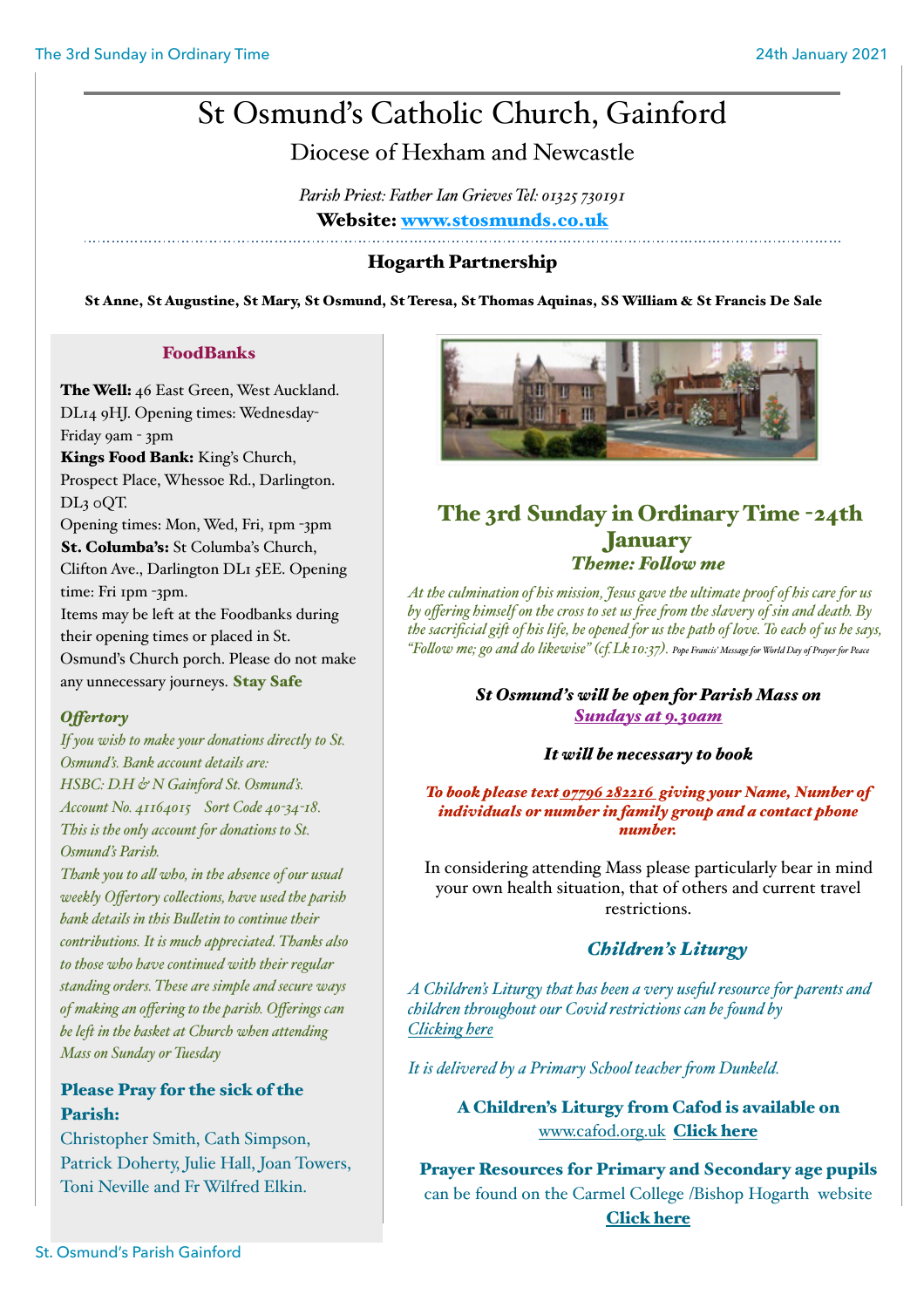# The 3rd Sunday in Ordinary Time 24th January 2021

# *Readings and Reflection for 24th January - The Third Sunday of Ordinary Time*

#### **First reading Jonah 3:1-5,10**

# The people of Nineveh renounce their evil behaviour

The word of the Lord was addressed to Jonah: 'Up!' he said 'Go to Nineveh, the great city, and preach to them as I told you to.' Jonah set out and went to Nineveh in obedience to the word of the Lord. Now Nineveh was a city great beyond compare: it took three days to cross it. Jonah went on into the city, making a day's journey. He preached in these words, 'Only forty days more and Nineveh is going to be destroyed.' And the people of Nineveh believed in God; they proclaimed a fast and put on sackcloth, from the greatest to the least. God saw their efforts to renounce their evil behaviour, and God relented: he did not inflict on them the disaster which he had threatened.

# **Responsorial Psalm 24(25):4-6,7b-9**

### Lord, make me know your ways.

Lord, make me know your ways. Lord, teach me your paths. Make me walk in your truth, and teach me: for you are God my saviour.

Remember your mercy, Lord, and the love you have shown from of old. In your love remember me, because of your goodness, O Lord.

The Lord is good and upright. He shows the path to those who stray, He guides the humble in the right path, He teaches his way to the poor.

# **Second reading 1Corinthians 7:29-31**

# The world as we know it is passing away

Brothers: our time is growing short. Those who have wives should live as though they had none, and those who mourn should live as though they had nothing to mourn for; those who are enjoying life should live as though there were nothing to laugh about; those whose life is buying things should live as though they had nothing of their own; and those who have to deal with the world should not become engrossed in it. I say this because the world as we know it is passing away.

# **Gospel Acclamation Mk1:15**

#### Alleluia, alleluia!

The kingdom of God is close at hand: repent, and believe the Good News. Alleluia!

### **Gospel Mark 1:14-20**

#### I will make you into fishers of men

After John had been arrested, Jesus went into Galilee. There he proclaimed the Good News from God. 'The time has come' he said 'and the kingdom of God is close at hand. Repent, and believe the Good News.'

As he was walking along by the Sea of Galilee he saw Simon and his brother Andrew casting a net in the lake – for they were fishermen. And Jesus said to them, 'Follow me and I will make you into fishers of men.' And at once they left their nets and followed him.

Going on a little further, he saw James son of Zebedee and his brother John; they too were in their boat, mending their nets. He called them at once and, leaving their father Zebedee in the boat with the men he employed, they went after him.

*Copyright: Scripture readings fom the Jerusalem Bible are published and copyright 1966, 1967 and 1968 by Darton, Longman & Todd, Ltd and Doubleday, a division of Random House, Inc. Text of the Psalms: Copyright © 1963, The Grail (England). Used with permission of A.P. Watt Ltd. Al rights reserved.* 

#### *Act of Spiritual Communion*

*My Jesus, I believe that you are present in the Holy Sacrament of the altar. I love you above al things and I passionately desire to receive you into my soul. Since I cannot at this moment receive you sacramentaly, come at least spiritualy into my soul. I embrace you as if you were already there and unite myself wholy to you. Never let me be separated fom you. Amen.* 

#### Mass 0n-line

*S t. Augustines Facebook - Click here Sun. 9.15 Other churches in the diocese Click here Walsingham: www.walsingham.org.uk Click here Other churches in the UK and Ireland Click here Vatican - Click here* 

*Mass by phone: 01642 130 120*

# *Reflection for 3rd Sunday in Ordinary Time. Theme - 'Folow me'*

# Cycle of Prayer Intentions

*Throughout Ordinary Time: Winter we are asked to pray for a number of intention including* '*Peace on Earth.' In Pope Francis' Message for the 54th World Day of Prayer for Peace he highlights the Theme of the readings for this week -'Folow me.' By folowing Christ's example we are encouraged to develop a 'Culture of Care as a Path to Peace'.* 

*The first part of Pope Francis' message is printed below. The ful message can be read by folowing the link at the bottom of the page.*